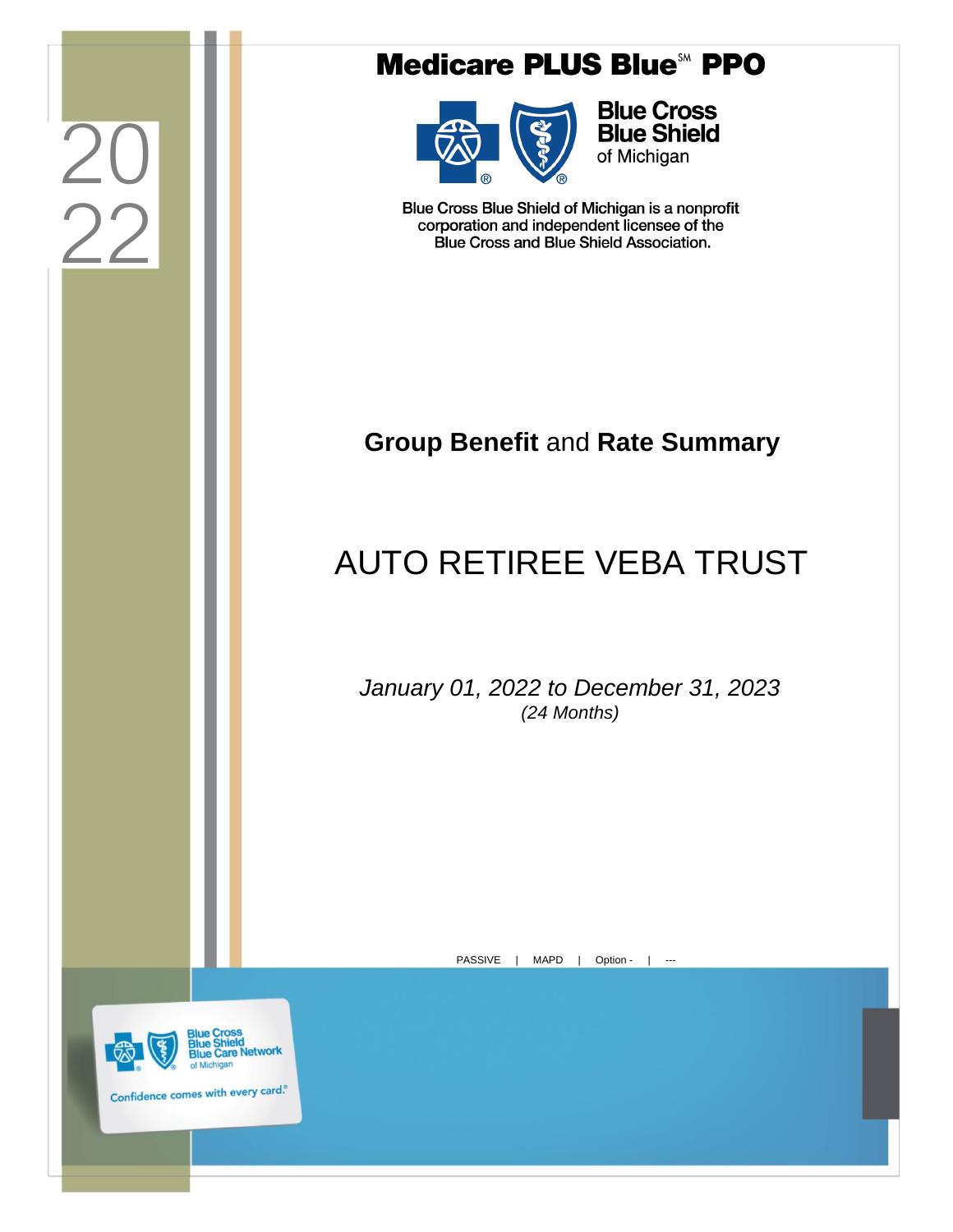#### **Medicare PLUS Blue<sup>50</sup> PPO**



**Blue Cross<br>Blue Shield**<br>of Michigan

Blue Cross Blue Shield of Michigan is a nonprofit<br>corporation and independent licensee of the<br>Blue Cross and Blue Shield Association.

AUTO RETIREE VEBA TRUST

|                                                                                                                                                                                                                                                                                                   | 2022 MAPD PPO                           |          |
|---------------------------------------------------------------------------------------------------------------------------------------------------------------------------------------------------------------------------------------------------------------------------------------------------|-----------------------------------------|----------|
| <b>Quote Date</b>                                                                                                                                                                                                                                                                                 | 06/16/2021                              |          |
| <b>Coverage Effective Date</b>                                                                                                                                                                                                                                                                    | 01/01/2022                              |          |
| <b>Coverage End Date</b>                                                                                                                                                                                                                                                                          | 12/31/2023                              |          |
| <b>Coverage Length (Months)</b>                                                                                                                                                                                                                                                                   | 24                                      |          |
| <b>Plan Type</b>                                                                                                                                                                                                                                                                                  | <b>MAPD</b>                             |          |
| <b>Estimated Membership</b>                                                                                                                                                                                                                                                                       | 14                                      |          |
| <b>Option Number</b>                                                                                                                                                                                                                                                                              |                                         |          |
| <b>Option Description</b>                                                                                                                                                                                                                                                                         | ALT \$750 Premium \$500 hearing 100 SNF |          |
| <b>Group Number(s)</b>                                                                                                                                                                                                                                                                            |                                         |          |
| <b>Group Suffix(es)</b>                                                                                                                                                                                                                                                                           |                                         |          |
| <b>MEDICARE ADVNTAGE GROUP RATES</b>                                                                                                                                                                                                                                                              |                                         |          |
|                                                                                                                                                                                                                                                                                                   | 2022 Medical (MA) Rate PMPM             | \$117.86 |
|                                                                                                                                                                                                                                                                                                   | 2022 Pharmacy (PD) Rate PMPM            | \$96.20  |
|                                                                                                                                                                                                                                                                                                   | 2022 Total MAPD Rate PMPM               | \$214.06 |
| <b>Notes and Conditions</b>                                                                                                                                                                                                                                                                       |                                         |          |
| 1) The quoted rates are effective from January 1, 2022 through December 31, 2023, for 24 months.                                                                                                                                                                                                  |                                         |          |
| 2) The above premiums include BCBSM's estimates of applicable Federal taxes, fees, and assessments. BCBSM's estimates are subject to<br>change. BCBSM will not reconcile or settle any amounts collected with actual amounts owed for such Federal taxes, fees, and assessments.                  |                                         |          |
| 3) The premiums shown above include MA (medical services) and PDP (pharmacy services). Other lines of coverage, such as dental and vision,<br>are not included.                                                                                                                                   |                                         |          |
| 4) BCBSM reserves the right to modify this quote if there are changes to the<br>- benefit design included in the proposal,<br>- effective date,<br>- covered population (+/- 10%),<br>- subsequent CMS funding levels,<br>- regulatory changes,<br>or if any of the above conditions are not met. |                                         |          |

6) To meet the expected implementation date of January 1, 2022 this Benefit Rate Schedule must be signed by the customer and returned to BCBSM by September 15, 2021.

BCBSM reserves the right to alter the rates appropriately.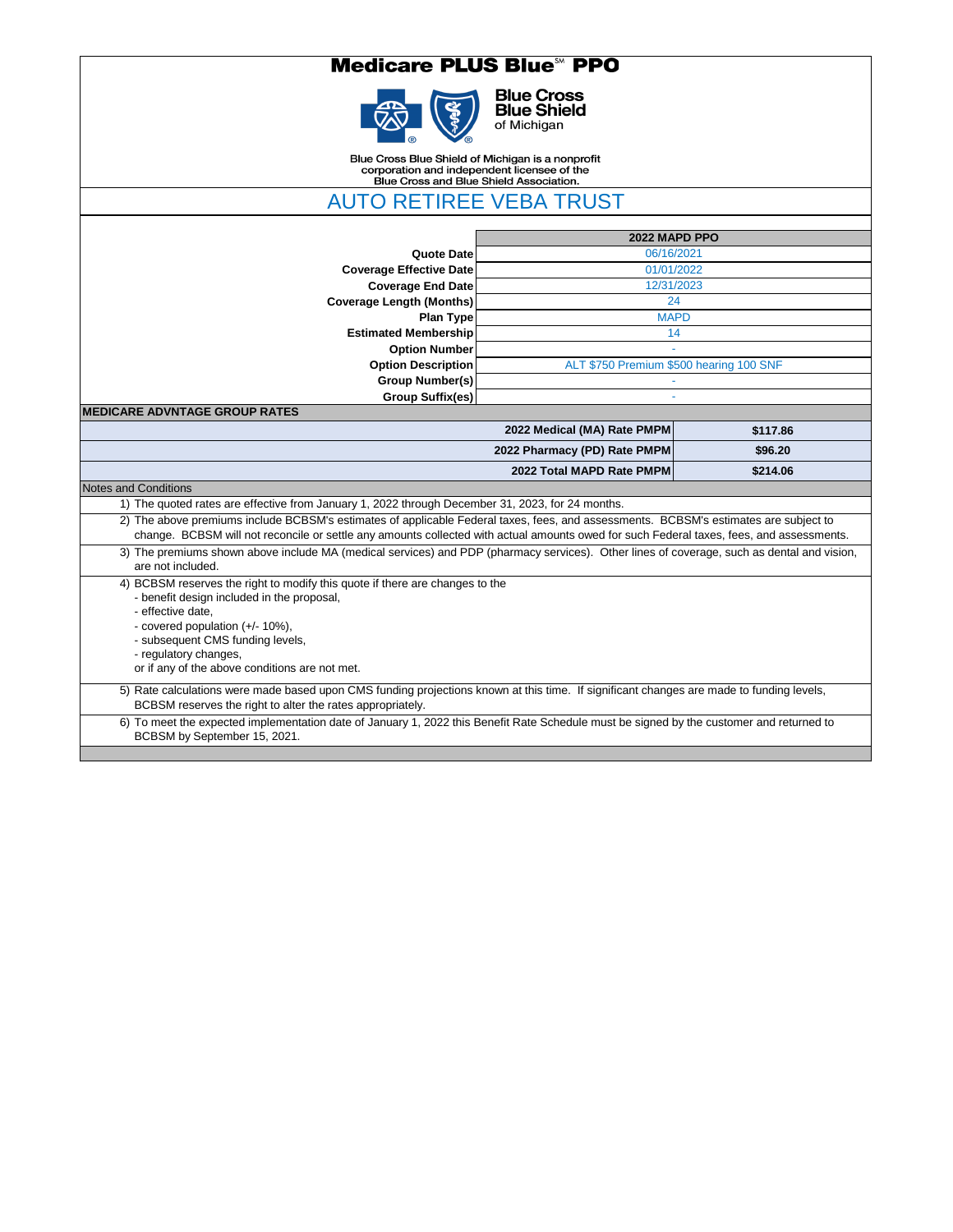### **Medicare PLUS Blue<sup>58</sup> PPO**



**Blue Cross<br>Blue Shield**<br>of Michigan

Blue Cross Blue Shield of Michigan is a nonprofit<br>corporation and independent licensee of the<br>Blue Cross and Blue Shield Association.

AUTO RETIREE VEBA TRUST

|                                                                                                              | 2022 MAPD PPO                                           |
|--------------------------------------------------------------------------------------------------------------|---------------------------------------------------------|
| <b>Quote Date</b>                                                                                            | 06/16/2021                                              |
| <b>Coverage Effective Date</b>                                                                               | 01/01/2022                                              |
| <b>Coverage End Date</b>                                                                                     | 12/31/2023                                              |
| <b>Coverage Length (Months)</b>                                                                              | 24                                                      |
| <b>Plan Type</b>                                                                                             | <b>MAPD</b>                                             |
| <b>Estimated Membership</b>                                                                                  | 14                                                      |
| <b>Option Number</b>                                                                                         |                                                         |
| <b>Option Description</b>                                                                                    | ALT \$750 Premium \$500 hearing 100 SNF                 |
| <b>Group Number(s)</b>                                                                                       |                                                         |
| <b>Group Suffix(es)</b>                                                                                      |                                                         |
| <b>Medicare Advantage Medical / Surgical Group Benefits and Services</b>                                     | <b>Schedule B</b>                                       |
| <b>PPO Benefit Structure</b>                                                                                 | <b>PASSIVE</b>                                          |
| (Active / Passive)                                                                                           | (Out-of-Network Cost-Shares are the Same as In-Network) |
| <b>Member Out-of-Pocket Cost-Sharing Options</b>                                                             | Deductibles, Coinsurances, and Copays                   |
| <b>Combined Out-of-Pocket Maximum</b>                                                                        | \$750                                                   |
| <b>Single Deductible</b>                                                                                     | \$0                                                     |
| (Applies to In-Network and Out-of-Network Services)                                                          |                                                         |
| Coinsurance                                                                                                  | 20%                                                     |
|                                                                                                              | In- and Out-of-Network Cost-Shares                      |
| > Core Benefits                                                                                              |                                                         |
| <b>Inpatient Facility Services</b>                                                                           | Ded, Coins, OOPM Will Apply                             |
| (No Member Cost-Share for Home Health Care)                                                                  |                                                         |
| <b>Outpatient Facility Services</b><br>> Physician / Practitioner Benefits                                   | Ded, Coins, OOPM Will Apply                             |
| Office Visits, Online Visits, and Consultations                                                              | \$5                                                     |
| <b>Chiropractic Services</b>                                                                                 | \$5                                                     |
| Specialist Services                                                                                          | \$15                                                    |
| <b>Psychiatric and Psychotherapy Services</b>                                                                | \$5                                                     |
| <b>Facility Evaluation and Management Services</b>                                                           | Ded, Coins, OOPM Will Apply                             |
|                                                                                                              |                                                         |
| <b>Other Physician Services</b><br>(No Member Cost-Share for Clinical Labs)                                  | Ded, Coins, OOPM Will Apply                             |
|                                                                                                              |                                                         |
| <b>Surgical Services</b>                                                                                     |                                                         |
| (Includes Anesthesia Services, Cardiac Catheterization Services, and Therapeutic<br>Cardiovascular Services) | Ded, Coins, OOPM Will Apply                             |
| > Emergency / Other Benefits                                                                                 |                                                         |
| <b>Urgent Care</b>                                                                                           | \$10                                                    |
| Emergency Department / Emergency Room Care                                                                   | \$75                                                    |
| <b>Ambulance Services</b>                                                                                    | Ded, Coins, OOPM Will Apply                             |
| DME, P & O, and Supplies                                                                                     | No Member Cost-Share                                    |
| <b>Preventive Services</b>                                                                                   | No Member Cost-Share                                    |
|                                                                                                              |                                                         |

|  | ו וטעטומעט טטו עוטטטו | <b>TYO IVIGHTOGE OUGL OHIGHT</b> |
|--|-----------------------|----------------------------------|
|  |                       |                                  |
|  |                       |                                  |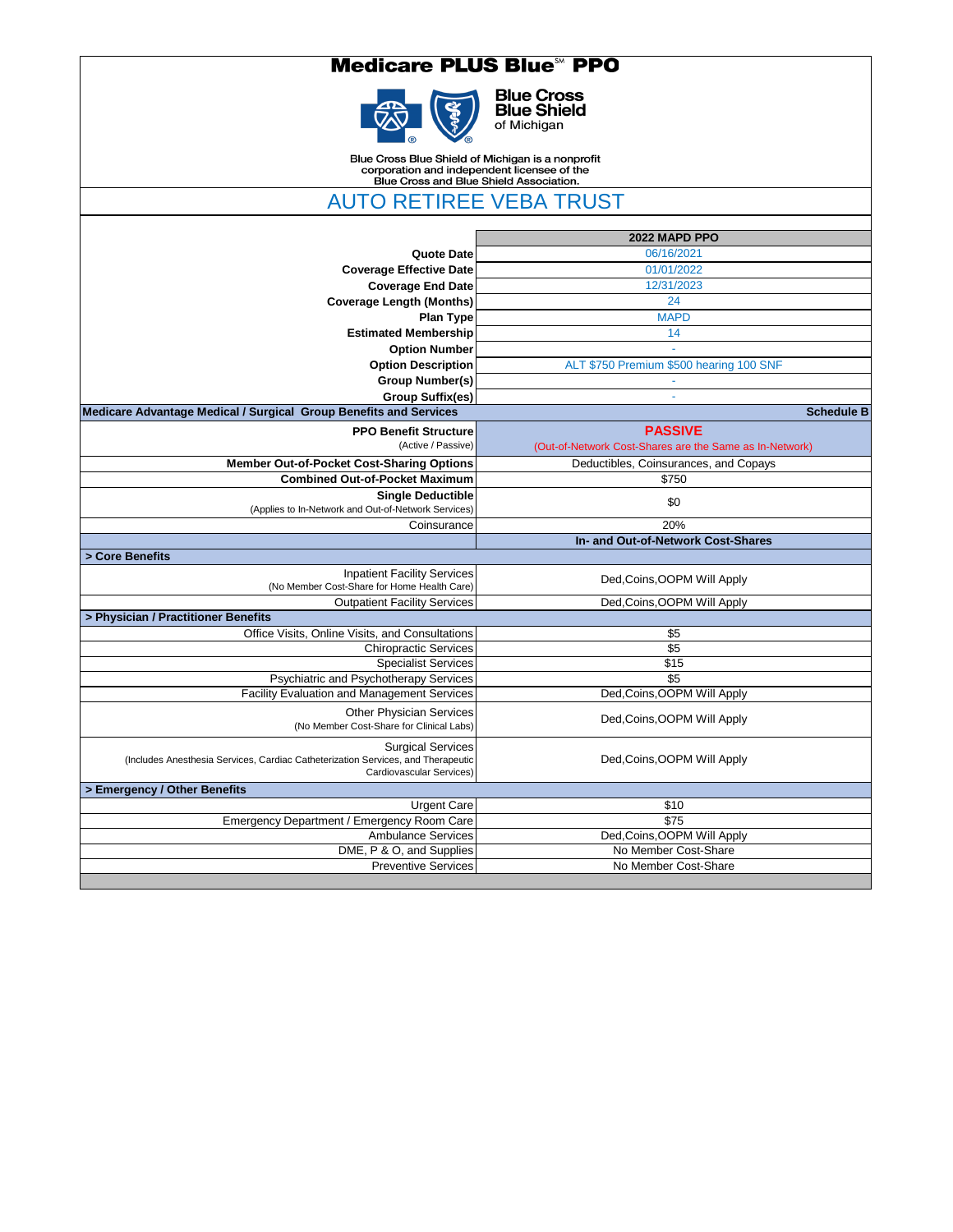## **Medicare PLUS Blue<sup>5M</sup> PPO**



**Blue Cross<br>Blue Shield**<br>of Michigan

Blue Cross Blue Shield of Michigan is a nonprofit<br>corporation and independent licensee of the<br>Blue Cross and Blue Shield Association.

AUTO RETIREE VEBA TRUST

|                                                                                                     |          | 2022 MAPD PPO                                                  |
|-----------------------------------------------------------------------------------------------------|----------|----------------------------------------------------------------|
| <b>Quote Date</b>                                                                                   |          | 06/16/2021                                                     |
| <b>Coverage Effective Date</b>                                                                      |          | 01/01/2022                                                     |
| <b>Coverage End Date</b>                                                                            |          | 12/31/2023                                                     |
| <b>Coverage Length (Months)</b>                                                                     |          | 24                                                             |
| <b>Plan Type</b><br><b>Estimated Membership</b>                                                     |          | <b>MAPD</b><br>14                                              |
| <b>Option Number</b>                                                                                |          |                                                                |
| <b>Option Description</b>                                                                           |          | ALT \$750 Premium \$500 hearing 100 SNF                        |
| <b>Group Number(s)</b>                                                                              |          |                                                                |
| Group Suffix(es)                                                                                    |          | $\blacksquare$                                                 |
| <b>Additional Medicare Advantage Group Benefits</b>                                                 |          | <b>Schedule B, continued</b>                                   |
| Adult Diapers / Incontinence Liners                                                                 | Included | No Member Cost-Share for these<br>Services                     |
| <b>Annual Physical</b><br>(removes Office Visit cost-share)                                         | Included | No Member Cost-Share for these<br>Services                     |
| <b>Chiropractic Enhanced Services</b>                                                               |          |                                                                |
| > Approved Radiological                                                                             |          |                                                                |
| > Approved E & M                                                                                    | Included | Cost-Share Same as Chiropractic<br>Services above              |
| > Approved Physical Therapy                                                                         |          |                                                                |
| Determination of Refractive State                                                                   | Included | Deductible, Coinsurance, OOPM Will<br>Apply                    |
| <b>Foreign Travel</b><br>(removes Emergency Room and Urgent Care restrictions)                      | Included | Cost-Share Same as if Services were<br>provided in the U.S.    |
| <b>Gradient Compression Stockings</b>                                                               | Included | No Member Cost-Share for these<br>Services                     |
| <b>Hearing Services</b>                                                                             |          |                                                                |
| > Exam<br>(measurement of hearing ability)                                                          | Included | Cost-Share Same as Office Visit above                          |
| > Hearing Aids                                                                                      | Included | Covered up to \$500                                            |
| <b>Home Infusion Therapy</b>                                                                        | Included | No Member Cost-Share for these<br><b>Services</b>              |
| <b>Hospice Care</b><br>(Cost-Share associated with Respite and Drugs)                               | Included | No Member Cost-Share for these<br><b>Services</b>              |
| Human Organ Transplant<br>(removes lifetime maximum for non-Medicare-covered organs per organ type) | Included | Cost-Share Same as Surgical Services<br>above                  |
| <b>Private Duty Nursing</b>                                                                         | Included | 50% Coinsurance Applies (does not<br>accumulate towards OOPMs) |
| Silver Sneakers Fitness Program                                                                     | Included | No Member Cost-Share for these<br><b>Services</b>              |
| <b>Travel and Lodging</b><br>(associated with Human Organ Transplant benefits)                      | Included | Covered up to \$10,000 (must be 100+<br>miles from home)       |
| Wigs<br>(includes wig stands and adhesive)                                                          | Included | No Member Cost-Share for these<br><b>Services</b>              |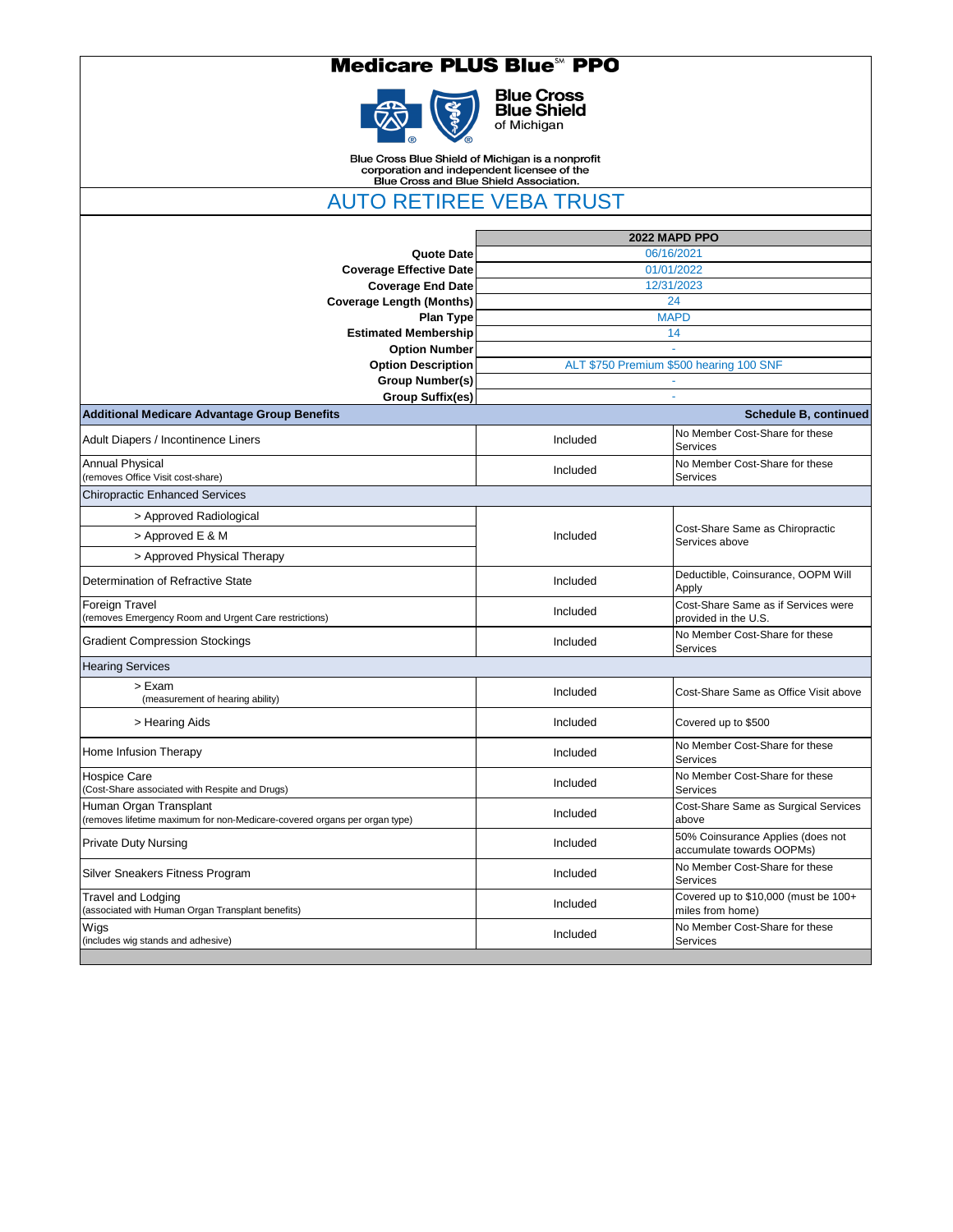### **Medicare PLUS Blue<sup>58</sup> PPO**



**Blue Cross<br>Blue Shield**<br>of Michigan

Blue Cross Blue Shield of Michigan is a nonprofit<br>corporation and independent licensee of the<br>Blue Cross and Blue Shield Association.

**AUTO RETIREE VEBA TRUST** 

| 2022 MAPD PPO<br>06/16/2021<br>01/01/2022<br>12/31/2023<br>24<br><b>MAPD</b><br>14 |                              |
|------------------------------------------------------------------------------------|------------------------------|
|                                                                                    |                              |
|                                                                                    |                              |
|                                                                                    |                              |
|                                                                                    |                              |
|                                                                                    |                              |
|                                                                                    |                              |
|                                                                                    |                              |
|                                                                                    |                              |
| ALT \$750 Premium \$500 hearing 100 SNF                                            |                              |
|                                                                                    |                              |
|                                                                                    |                              |
|                                                                                    | <b>Schedule B, continued</b> |
| <b>Comprehensive Enhanced Formulary</b>                                            |                              |
| Yes                                                                                |                              |
| \$0                                                                                |                              |
| <b>Preferred Cost-Shares</b>                                                       | <b>Standard Cost-Shares</b>  |
| \$2                                                                                | \$10                         |
| 2.0                                                                                | 2.0                          |
| Not Applicable                                                                     |                              |
| \$2                                                                                | \$10                         |
| 2.0                                                                                | 2.0                          |
| Not Applicable                                                                     |                              |
| \$40                                                                               | \$50                         |
| 2.0                                                                                | 2.0                          |
| Not Applicable                                                                     |                              |
| \$75                                                                               | \$100                        |
| 2.0                                                                                | 2.0                          |
| Not Applicable                                                                     |                              |
| 30%                                                                                | 30%                          |
| Not Applicable - Tier 5 Unavailable for 32-90 Day Mail Order                       |                              |
| Not Applicable                                                                     |                              |
|                                                                                    |                              |